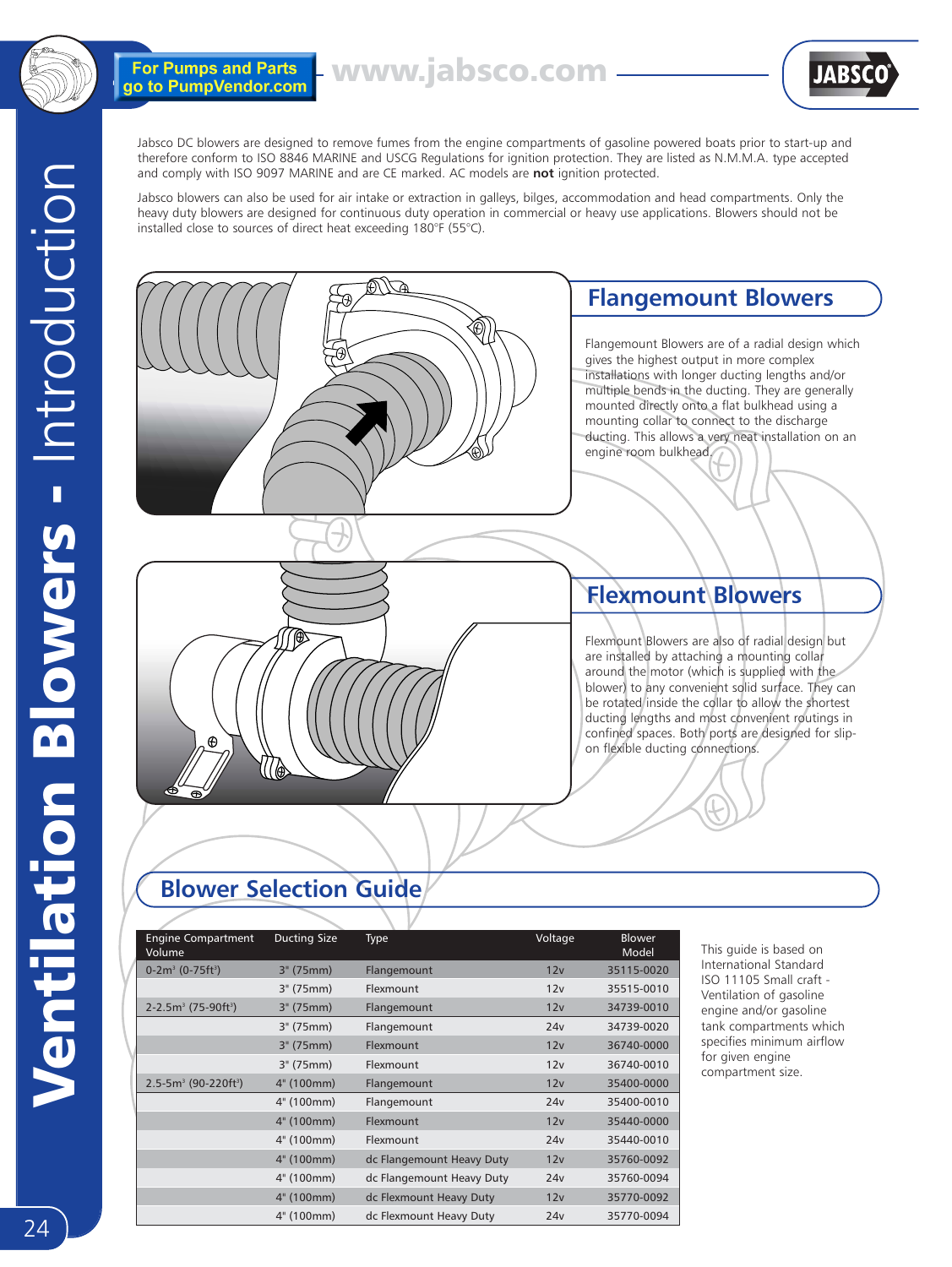



# **Heavy Duty Flangemount Blowers**

**Heavy Duty Blowers are designed for applications such as commercial or high use engine room ventilation and extraction where a long life requirement demands heavy duty motors with long brush life. Built to provide the same high outputs as our standard specification blowers.**

- 5,000 hr motor life for the heaviest of applications.
- Continuous duty.
- Efficient high volume air flow.
- Outlet flange mounts directly on bulkhead.
- Slip on inlet ducting connection.
- Low current draw.
- Corrosion resistant materials throughout.
- Dimensionally stable quiet running Delrin rotors.
- Complies with USCG 183.410 and ISO 8846 MARINE (Ignition Protection) - dc only.
- ISO 9097 MARINE (Electric Fans).
- **Fitting:** 4" (100mm) ducting.
- Size: /2" long x 83 /4" wide x 9" high (24cm x 22cm x 23cm).
- **Weight:** 6lb (2.7kg) dc 8lb (3.6kg) AC

### **For 250cfm (7.1m3 /min) output - 12, 24, 115V.**

- **35760-0092** 12 Volt dc Flangemount, fuse 15 amps. **35760-0094** 24 Volt dc Flangemount, fuse 10 amps.
- **36760-0115\*** 115 Volt AC 60Hz Flangemount, fuse 2 amps.
- **\*Not available in Europe**



4

Heavy Duty

Heavy Duty

# **Heavy Duty Flexmount Blowers**

**Flexmount Blowers are built to the same high specification as the Heavy Duty Flangemount Blowers for use as air intake or extraction systems in engine rooms, fuel compartments, galleys or heads.**

- 5,000 hr motor life for the heaviest of applications.
- Continuous duty.
- Efficient high volume air flow.
- Flex mounting for 360° adjustable outlet.
- Slip on inlet ducting connections.
- Low current draw
- Corrosion resistant materials throughout.
- Dimensionally stable quiet running Delrin rotors.
- Complies with USCG 183.410 and ISO 8846 MARINE (Ignition Protection) - dc only.
- ISO 9097 MARINE (Electric Fans).
- Fitting: 4" (100mm) ducting.
- **Size:** 9" long x 9<sup>1</sup>/<sub>2</sub>" wide x 9<sup>3</sup>/4" high (23cm x 24cm x 25cm).
- **Weight:** 7lb (3.2kg) dc 9lb (4.1kg) AC

### **For 250cfm (7.1m3 /min) output - 12, 24, 115V.**

| 35770-0092  | 12 Volt dc Flexmount, fuse<br>15 amps. |
|-------------|----------------------------------------|
| 35770-0094  | 24 Volt dc Flexmount, fuse<br>10 amps. |
| 36770-0115* | 115 Volt AC 60Hz Flexmount,            |

|                                                                                                                                                                                                                                | fuse 2 amps. |
|--------------------------------------------------------------------------------------------------------------------------------------------------------------------------------------------------------------------------------|--------------|
| the second contract of the second contract of the second contract of the second contract of the second contract of the second contract of the second contract of the second contract of the second contract of the second cont |              |

### **\*Not available in Europe**



Flangemount



# Radial Blowers Radial Blowers Ventilation Blowers - **Blowers** Moilation